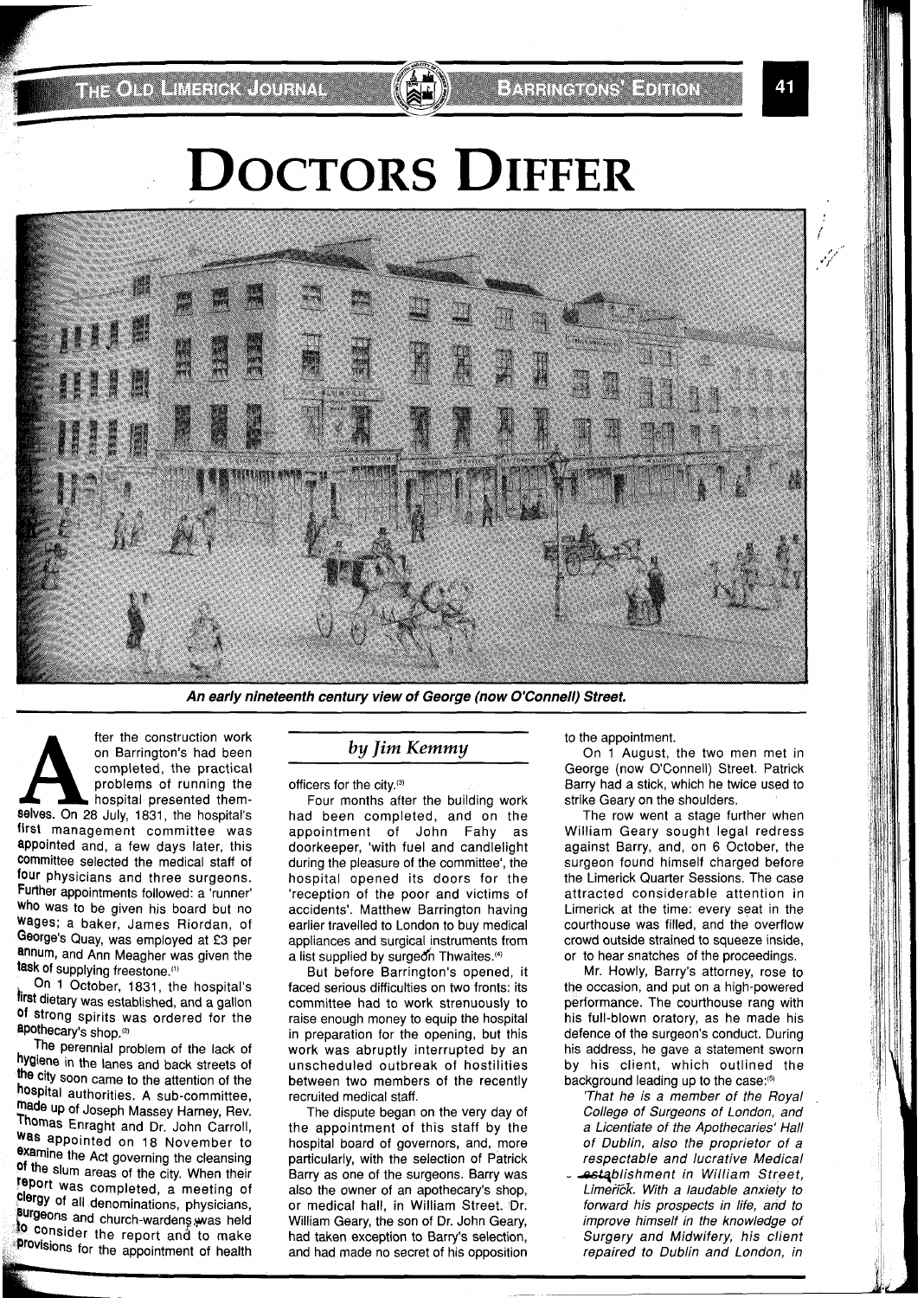**THORN HARROR CONTACT** 

42



which latter capital he obtained his diploma, after the usual examinations. Mr. Barry returned to Limerick, and in July a canvas commenced for medical attendants to Barrington's Hospital. A meeting of the committee took place on the 30th of that month, for proceeding with the election, and the result was, that Mr. Barry was called in and told by Mr. Barrington that he was appointed with Surgeons Thwaites, Wilkinson, Franklin and Keane, the Physicians being Drs. Carroll, McCarthy, Brodie, and Geary, jun, the prosecutor in this case. The appointment of Dr. Barry was subsequently confirmed by the chairman of the committee. Immediately after this, however, Dr. Barry was informed by report that some of the newly elected medical gentlemen would not act with him in consequence of his keeping an Apothecary's shop. Naturally alarmed at this intelligence, he, of course, applied instanter to ascertain the truth of this statement, and ne was told by every one of them, with the exception of Dr. Geary, jun. that it

rest his career in life, believing that his character, reputation and interests were at issue, he did, under the impulse of excited feelings, commit himself by a violation of the law by assaulting the prosecutor, whose objections to him as a Surgical practitioner, he was persuaded, were perfectly groundless. The court would, he hoped, perceive from the tone and temper of his affidavit that the offence alleged was the act of a man labouring under the sense of a wanton insult, the act of a man willingly guilty of an indiscretion, but of one hurried away by the warmth of his passion on finding a bar put to his professional advancement by a member of the same profession. He did not mean to say, strictly speak-ing, that any provocation would justify a violation of the law, but with reference to human feelings and passions, and considering the infirmities of human nature, he did hope the court would look upon it as the act of a man who thought at the instant it was his duty to resent an ungenerous effort to impede his progress in a respectable

EATHRE ONS HE FIREN

profession, and to deprive him of his just emoluments by doing him gratuitous injury. It was by no means the wish of his client, to offer any reflection on the gentleman, who he felt had thus thrown himself in his way:

The statement then went on to/give a account of Patrick Barry's medical career and, in a flash of colourful courtroom rhetoric, the attorney compared his client's career with that of Sir Humphro Davy, one of the most eminent medical men of the nineteenth century:

'Mr. Barry commenced life as an<br>operative Chemist and Apothecary and with a praiseworthy zeal id ameliorate his future, repaired to those places where he could improve himself by practice and study. He had procured letters from the highest sources, and the most respectable members of the profession in London and Dublin, stating that the cause of<br>objection made to Dr. Barry, did not prevail in either of those capitals Counsel could cite of his own knowledge, Dr. Merryman, one of the most eminent practitioners in London who was partner in an Apothecary's shop. There was a striking instance of the celebrated Sir Humphry Davy. originally a poor, friendless, a unprotected boy behind añ Apothecary's counter, but afterwards shone forth a brilliant luminary, for the general good and benefit of mankind. If it had been said to that great man, you shall not pass beyond this stage, you must stay where you are, and scruples and **drams** are all you shall the science during your life - what important discoveries would not world have lost, and could the glorious ray that encircles his name have ever passed down to posterity.

pr**i**<br>asi

 $a$ 

ТÍ he<br>G<br>th

 $t$ h аŗ ou<br>so<br>fol



The old City Prison, from a drawing by P. O Ceallachain.